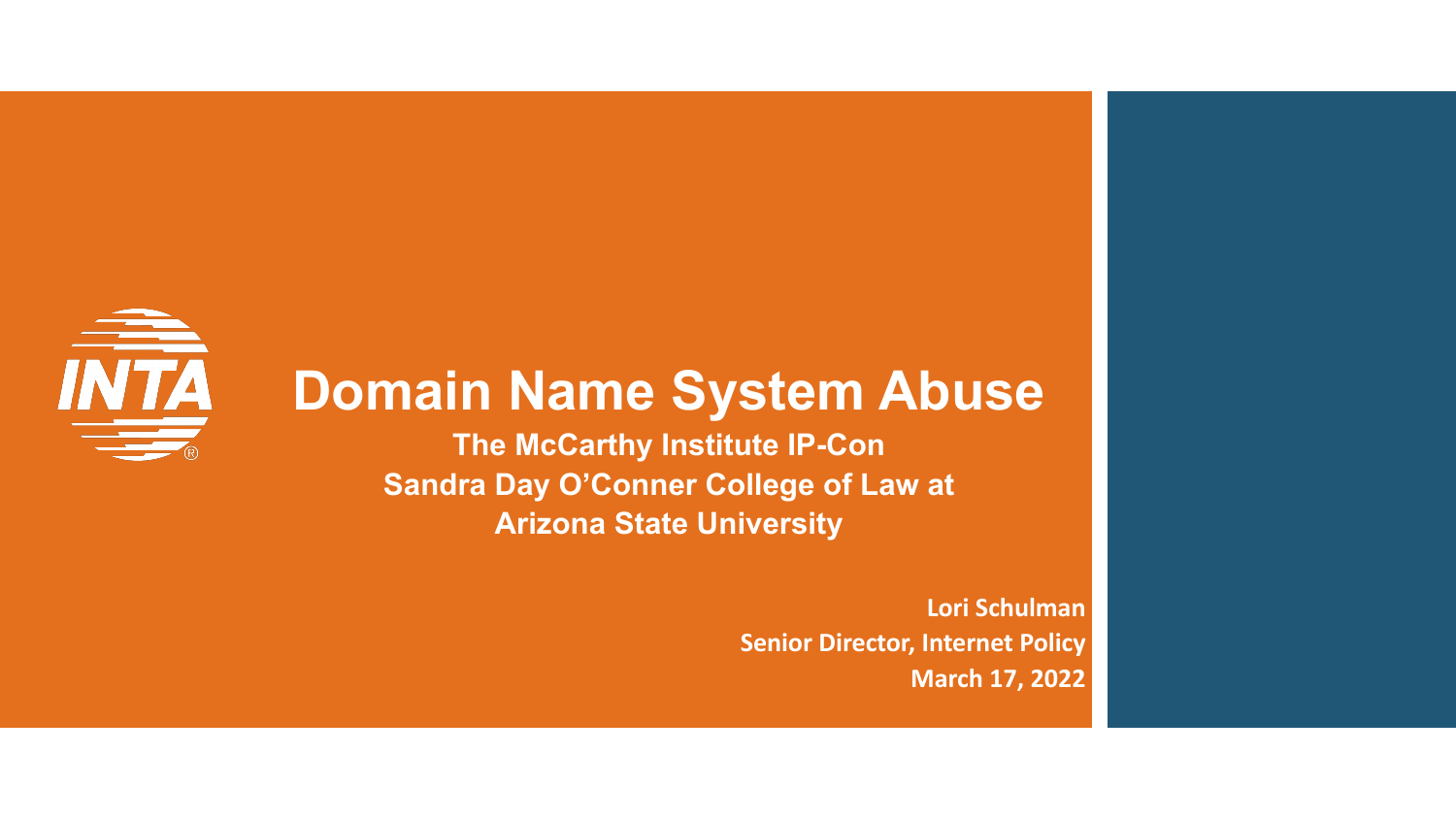# **What is Domain Name System (DNS) Abuse?**

- EU Commission Study (published 1/31/22)
	- Domain Name System (DNS) abuse is any activity that makes use of domain names or the DNS protocol to carry out harmful or illegal activity.
- 
- ICANN Specification 11 of Registry Agreement<br>
EXANN Specification 11 of Registry Agreement, fraudulent or<br>
deceptive practices, counterfeiting or otherwise engaging in activity contrary to applicable law…
- DNS Abuse Framework (voluntary effort)<br>
 Malware, Botnets, Phishing, Pharming, SPAM (when delivering the previous 4).
	-
- Proposed by ICANN's Business Constituency
	- …distributing malware, abusively operating botnets, phishing, piracy, trademark or copyright infringement, fraudulent or deceptive practices, counterfeiting or otherwise engaging in activity contrary to applicable law...

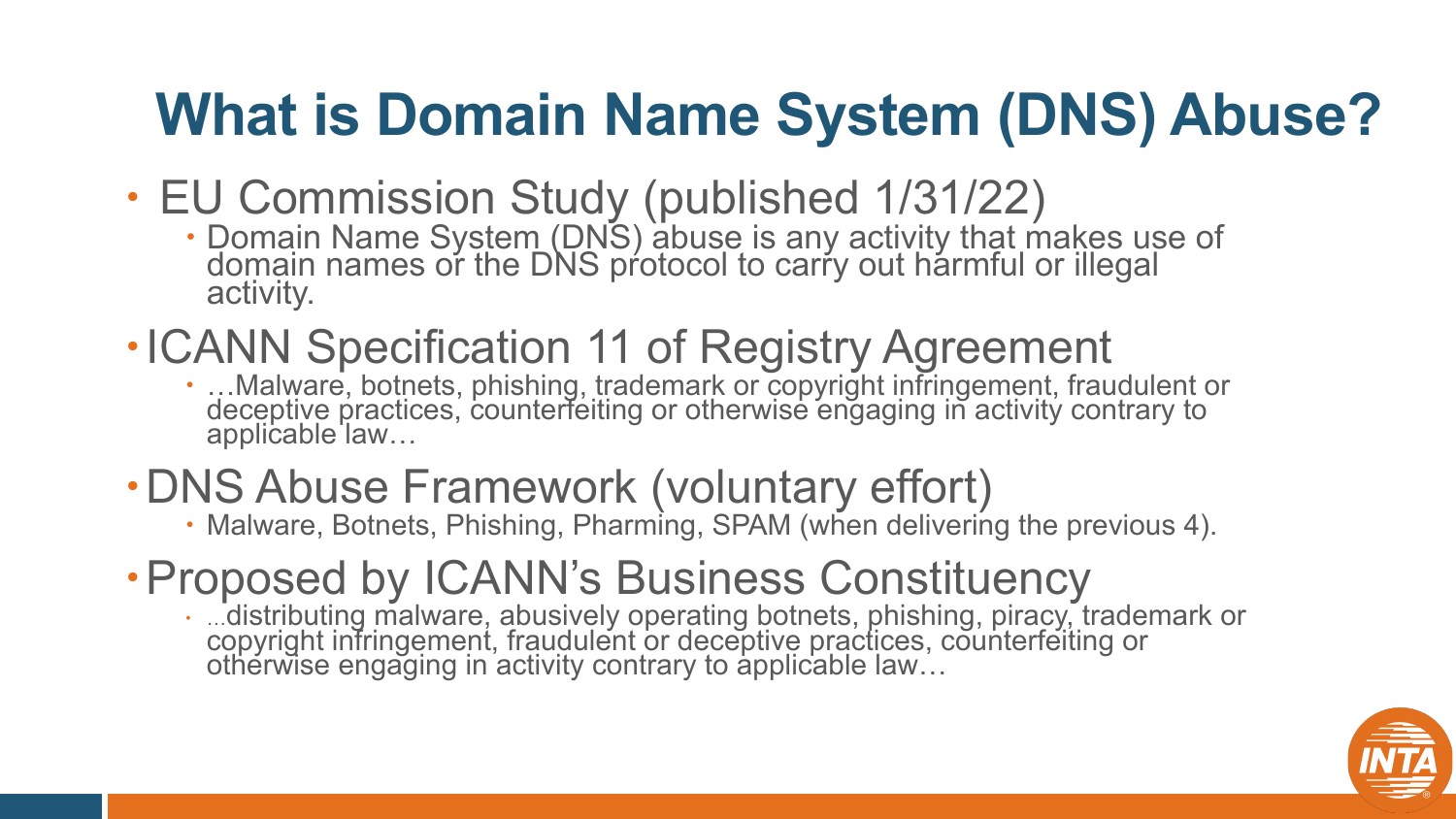#### **Registries and Registrars Hold the**

- Registrars and Registries (RRs) are now who can reliably access contact data in (e.g., in minutes or hours). http://www.interisle.net/PhishingLandsca
- Uncertain legal landscape puts undue p
- IPR owners have lost a key tool for self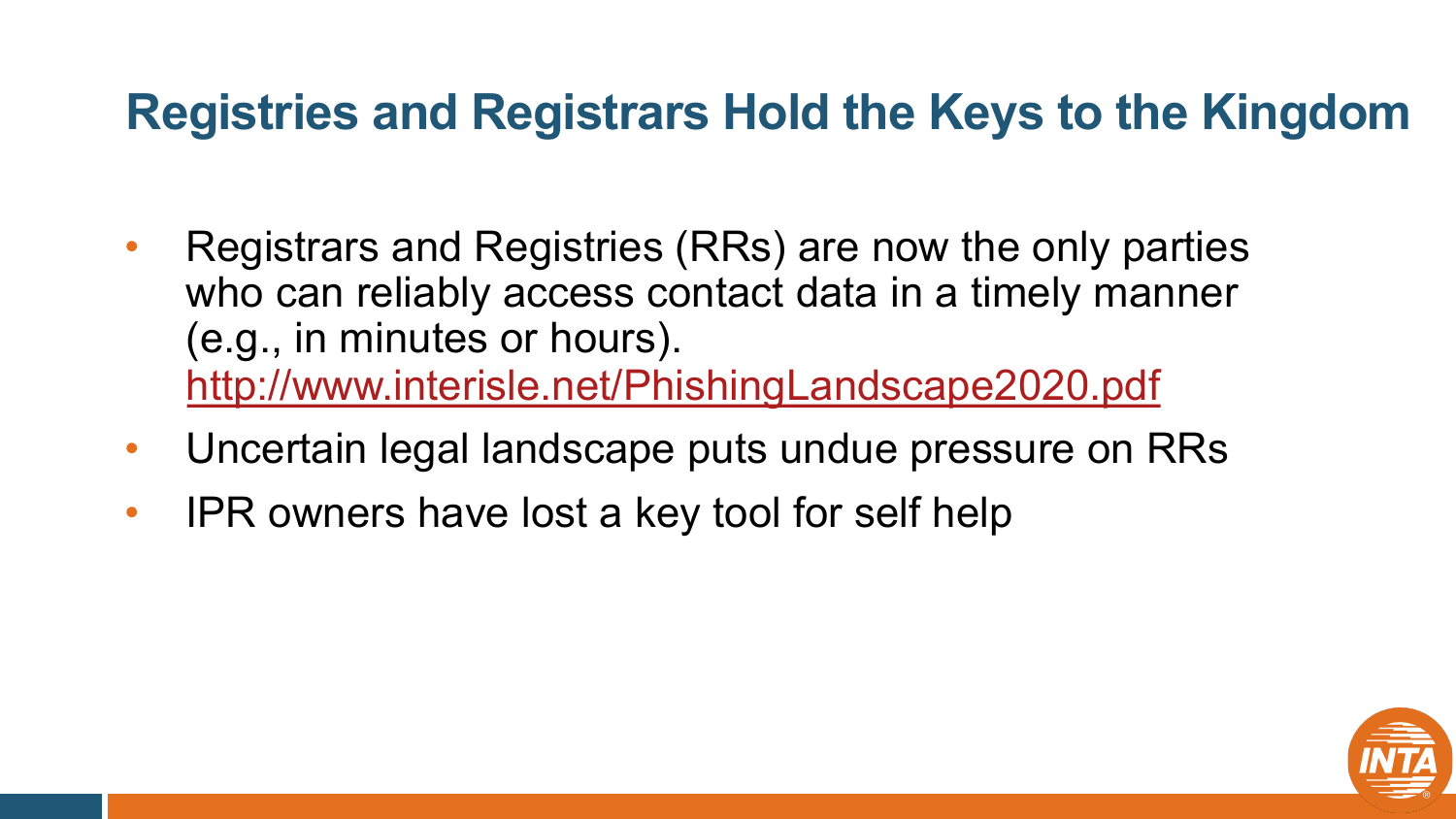### **Brand Owners Play a Key Role in Fighting Abuse**

Brand owners have an obligation to monitor their intellectual property and act on illegal activities

- Educate employees (or volunteers or customers) to spot and report infringement
- Engage third party vendors with sophisticated screening technology
- Investigate and report suspected abuse to vendors, platforms, payment providers registrars, registries and law enforcement as appropriate
- Take affirmative actions to stop the abuse notice, negotiation, legal action
- Collaboration with RRs, law enforcement and cybersecurity researchers

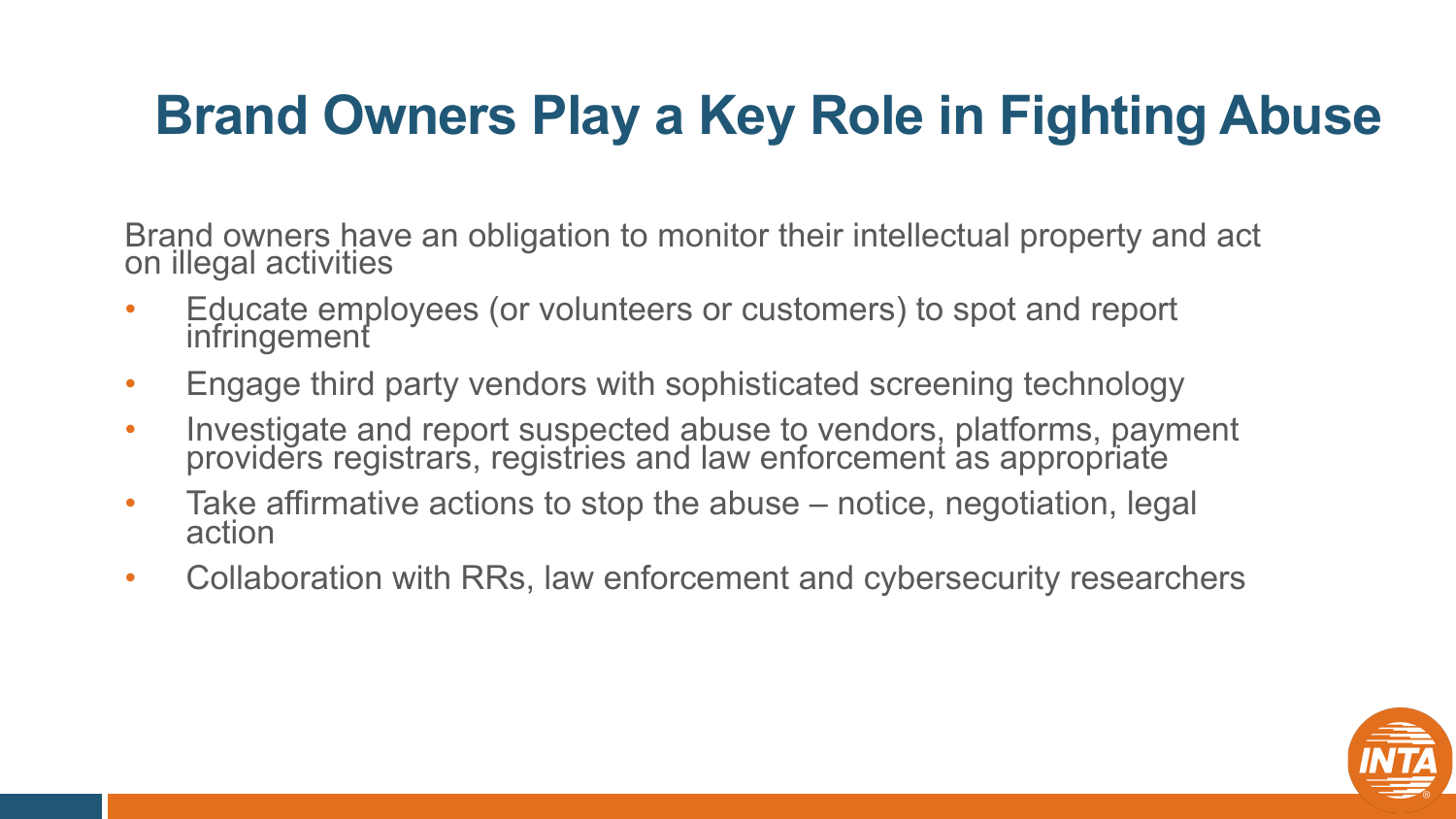#### **Challenges in Detecting, Reporting and Mitigation of Abusive Practices**

**Lack of access to registration data**

**Exponential nature of the harm and the ease at which it may be repeated**

**Lack of transparency regarding 3rd party mitigation policies**

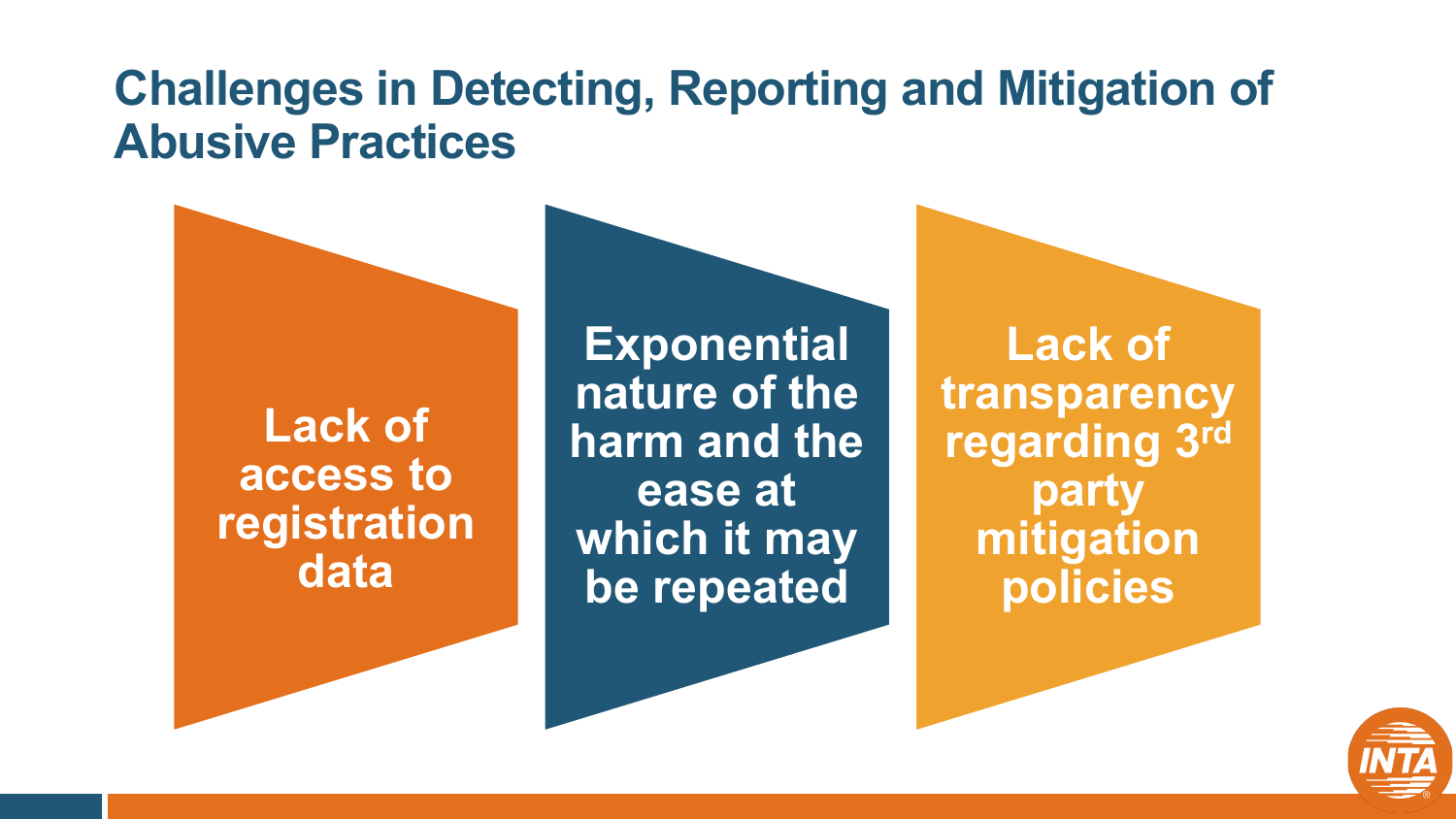#### **Reducing DNS Abuse More Effectively**

**Better Reporting and compliance**

**Finding an acceptable level of risk tolerance for data sharing**

• Include intellectual property statistics in industry reports

- Publish intellectual property policies and report on effectiveness
- Adhere to contractual obligations including RA Spec 11

• Create more legal certainty regarding the appropriate balance between individual privacy and the need to combat illegal activity

• Acknowledge shared risks

**Collaborate with intellectual property owners on a consistent basis**

- Acknowledge common goals to keep DNS trusted and safe
- Cyber hygiene know your customer
- Invest in predictive technologies and fair policies for implementation

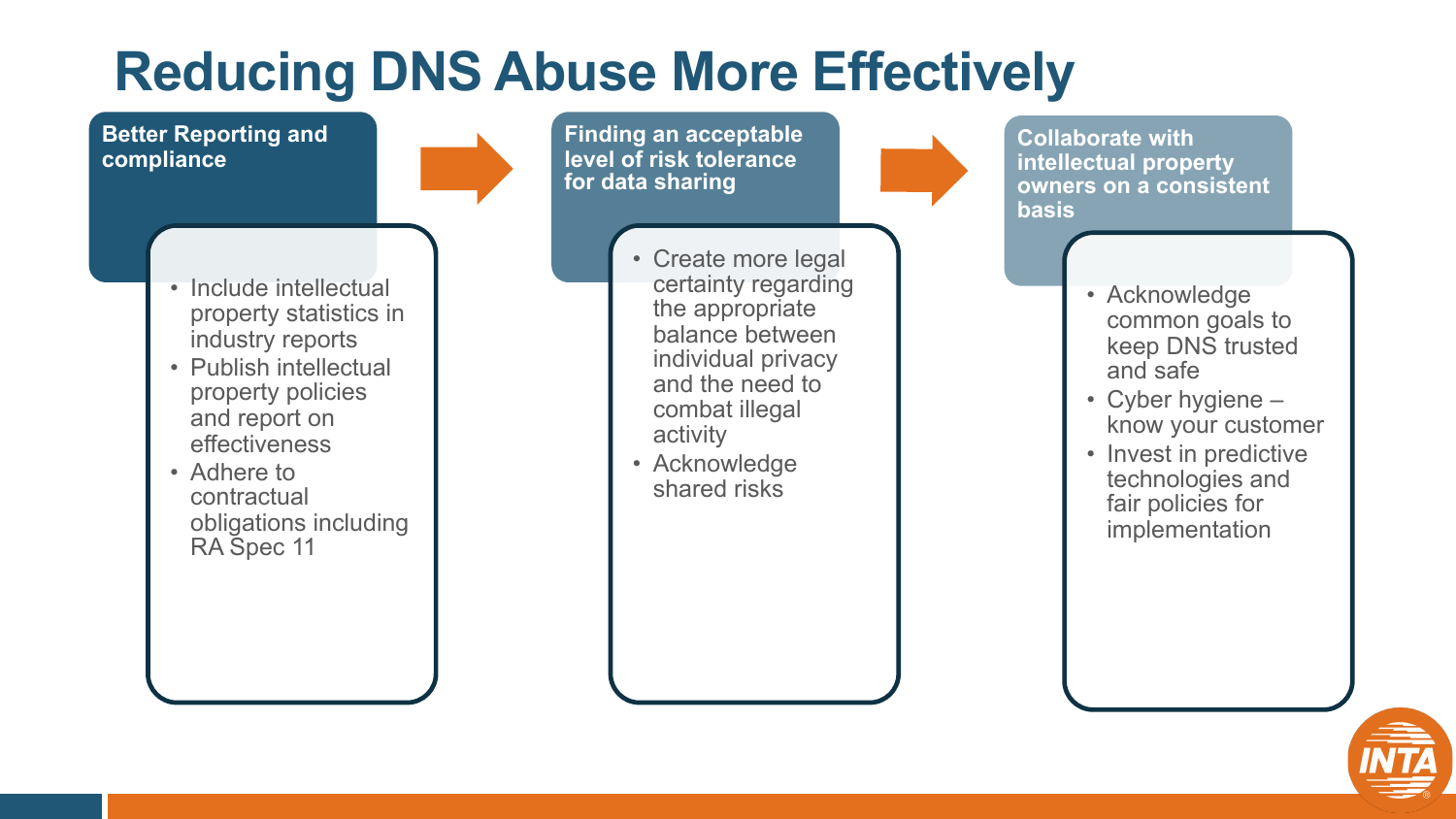## **Ongoing Efforts to Address the Questions**

- EU Legislative Response with regard to Cybersecurity (NIS2)
- US DRUGS Act
- Launch of DNS Abuse Institute
- Internet and Jurisdiction Policy Network
- ICANN Contracted Party House Working Group
- Publicly and Privately Commissioned Studies
- Internet Governance Forum (IGF)
	- **Dynamic Coalition on Data and Trust**
	- Dynamic Coalition on Internet Safety, Security, Stability

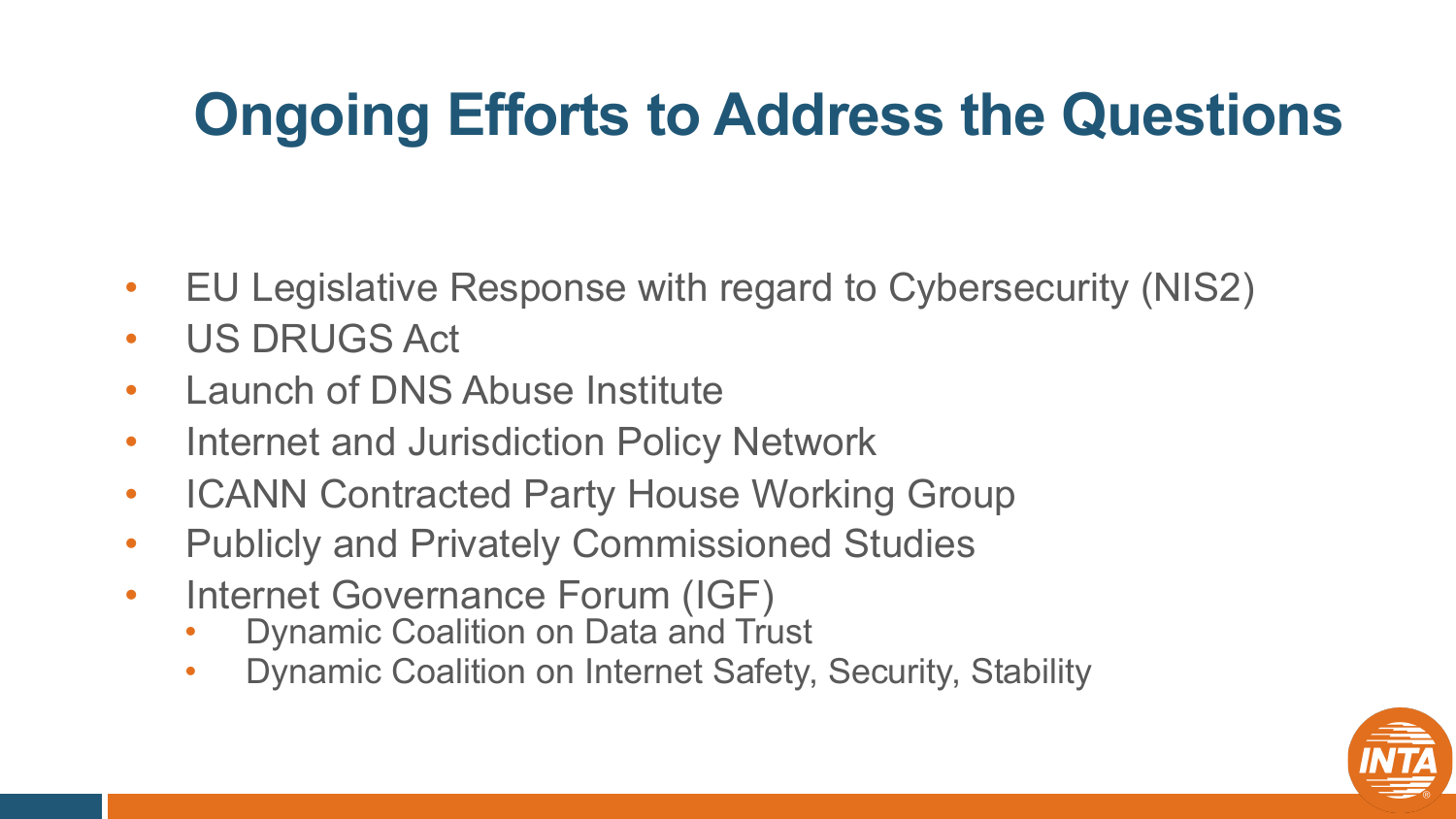#### **Proposed European Solution for Registration Data - NIS2.0**

- Currently under negotiation Trilogue stage (Parliament, Council, Commission)
- Focused on cybersecurity to reduce inconsistencies; promote collective, coordinated action
- Requires collection of accurate, accessible WHOIS data with minimum require of domain name, date of registration, registrant data
	- Legal Person's names, addresses, emails, telephone numbers publicly available
	- Individual Person's name, surname, and email address
- Information provided to Legitimate Access Seekers
	- How broad will the definition be?

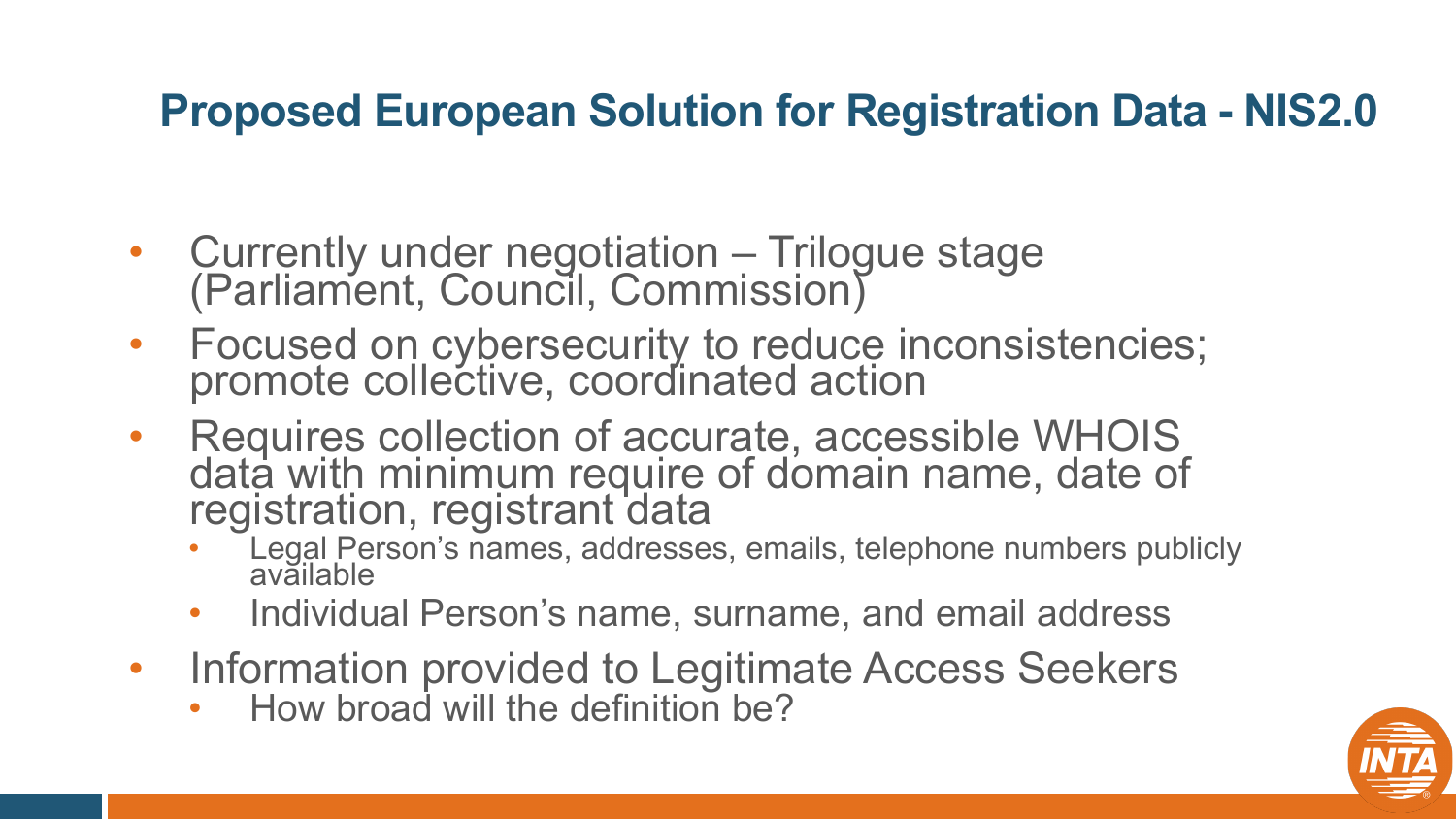#### **Proposed U.S Solution – DRUGS Act Domain Reform for Unlawful DruG Sellers (HR 6352, S3399)**

- Relates to domain names or websites facilitating the illegal sale of drugs.
- Based on "trusted notifier" model (NTIA/Opioids Program)
- US based registrars and registries must lock the domain within 24 hours of notification.
- Domain must be suspended within 7 days of notification (subject to appeal)
- Trusted Notifiers = FDA, DOJ, AGs, Boards of Pharmacy, FDA/DEA partners
- Fines and imprisonment for noncompliance

*Information courtesy of Alliance for Safe Online Pharmacies (ASOP).*

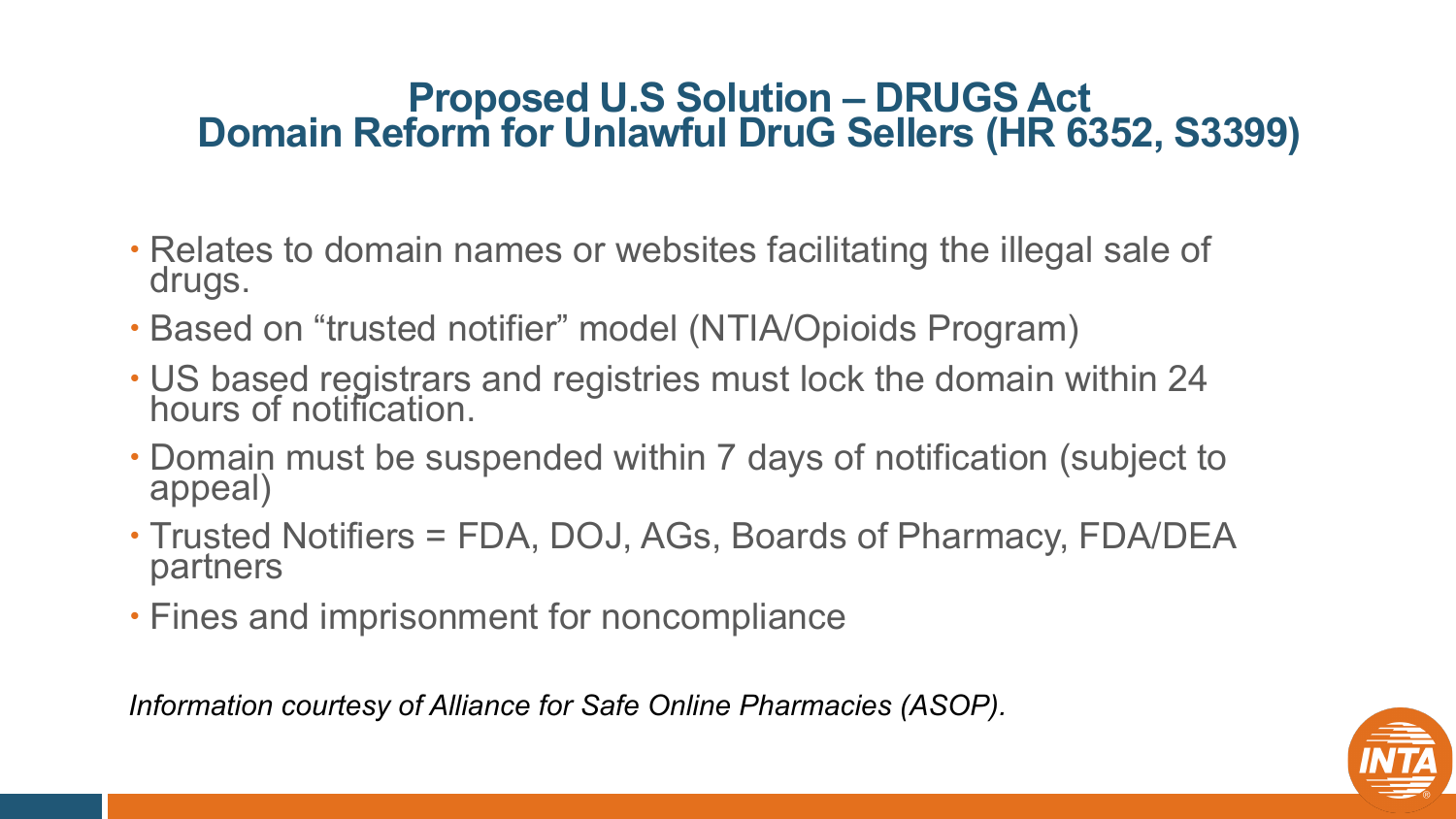# **Wish List for Fighting DNS Abuse**

- Domain name industry collaborative efforts that include intellectual property interests on a consistent basis
- Full compliance with ICANN's Public Interest Commitments and other contractual obligations
- Meaningful voluntary practices to supplement contractual obligations
- Stop fighting data wars!
- Legislation as necessary